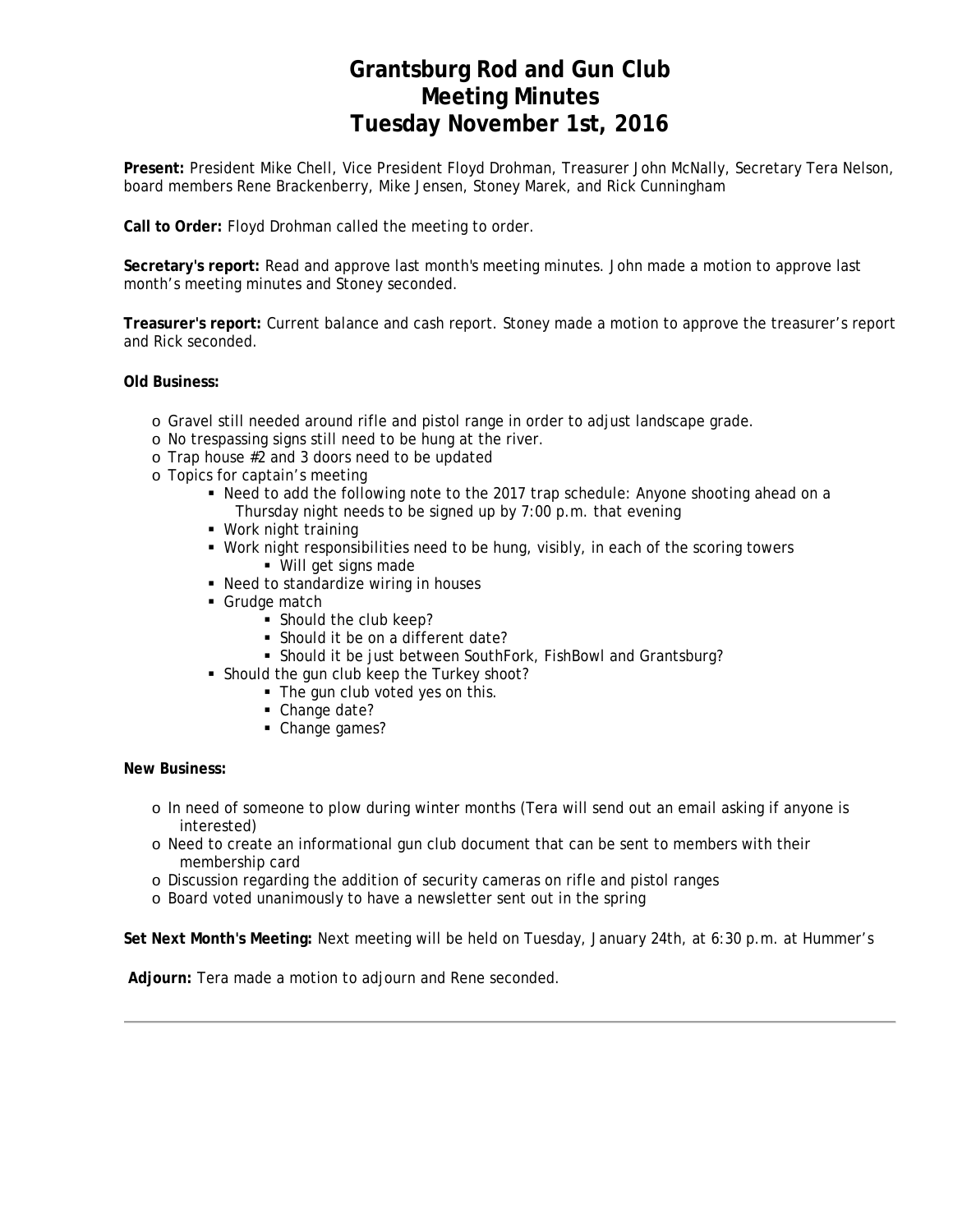# **Grantsburg Rod and Gun Club Meeting Minutes Thursday September 22th, 2016**

**Present:** President Mike Chell, Vice President Floyd Drohman, Treasurer John McNally, Secretary Tera Nelson, board members Al Melin, Rene Brackenberry, Mike Jensen, and Stoney Marek.

**Call to Order:** Mike Chell called the meeting to order.

**Secretary's report:** Read and approve last month's meeting minutes. Al made a motion to approve last month's meeting minutes and Stoney seconded.

**Treasurer's report:** Current balance and cash report. Rene made a motion to approve the treasurer's report and Stoney seconded.

**Old Business:**

- o Gravel still needed around rifle and pistol range in order to adjust landscape grade.
- o No trespassing signs still need to be hung at the river.
- o The new score sheet, created by Scott Johnson, was unanimously accepted by the gun club and will go into effect during the 2017 trap season. Need to add in a section for adding up both teams' scores to equal 28.
- o Need to add the following note to the 2017 trap schedule: Anyone shooting ahead on a Thursday night needs to be signed up by 7:00 p.m. that evening

### **New Business:**

- o Current board member standings
	- Alan Melin's and Stoney Marek's terms are up in 2017
	- Rene Brackenberry's, Rick Cunningham's, and Mike Jensen's terms are up in 2018
	- With the addition of two board members, the terms have been set at 2 years
- o Proposal made by Mike Chell to combine new funds with CD that is terminating soon at Community Bank. All were in favor.
- o Fall work day is set for Saturday, October 8th. Agenda to be determined but will include trap house #2 and 3 door update
- o Work night training to be held at 2017 Captain's meeting
- o Work night responsibilities need to be hung, visibly, in each of the scoring towers
	- Will get signs made
	- Need to standardize wiring in houses
- o Open trap #1 during non-trap months so that the members and/or public can shoot as desired
	- Honor box will be put in place
	- Realtor's box on Skeet High House will have key added
- o 3 gun shoot proposal to coordinate a shooter's club that practices drills a few Thursday evenings a month. Shane Lien to coordinate.
- o Topics in need of future discussion
	- Grudge match
		- **Should the club keep?**
		- Should it be on a different date?
		- Should it be just between SouthFork, FishBowl and Grantsburg?
	- **Should the gun club keep the Turkey shoot?** 
		- The gun club voted yes on this.
		- Change date?
		- Change games?

**Set Next Month's Meeting:** Next meeting will be held on Tuesday, November 1st, at 6:30 p.m. at Hummer's

**Adjourn:** Floyd made a motion to adjourn and Rene seconded.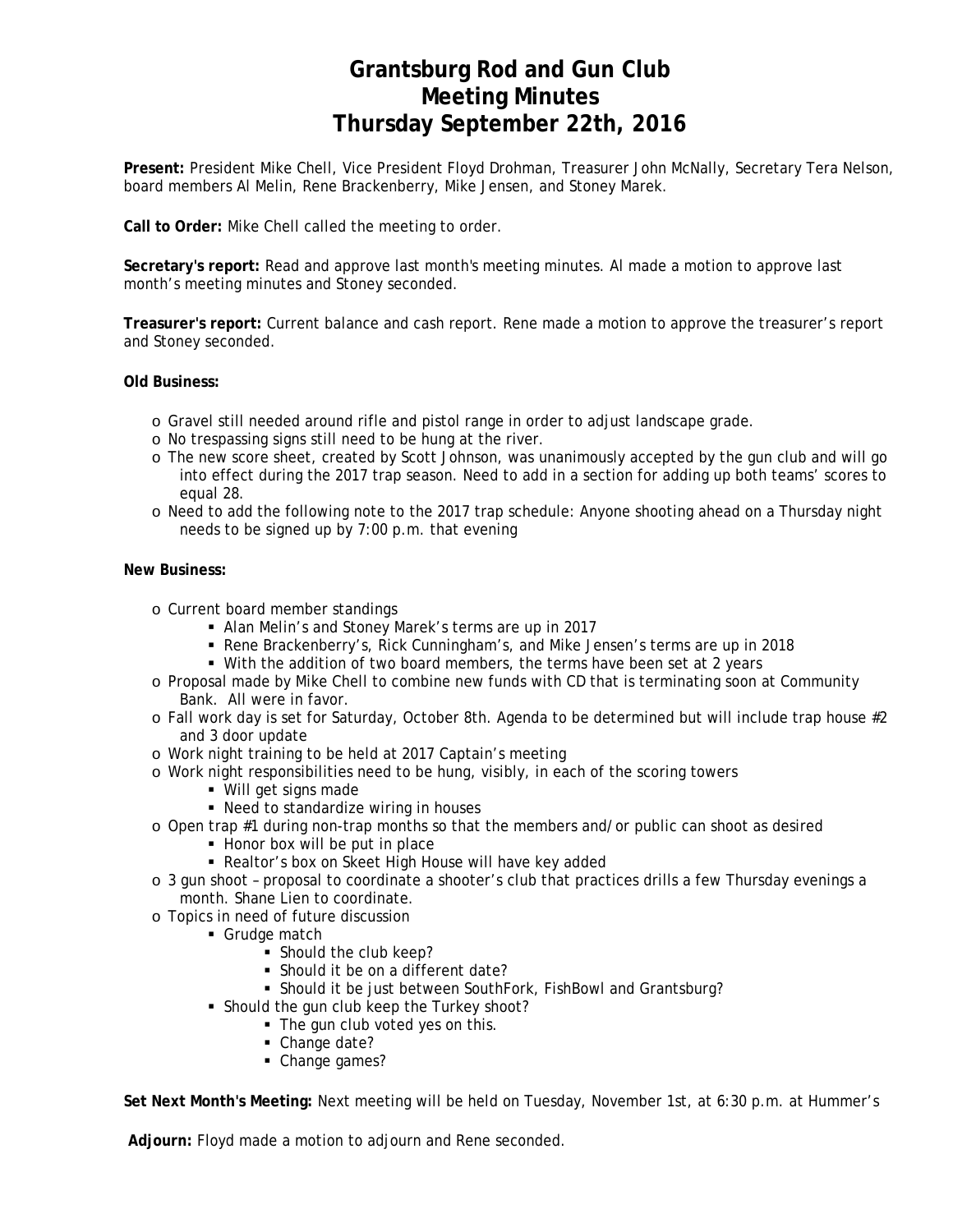### **Grantsburg Rod and Gun Club Annual Election / Fun Night Meeting Minutes Monday September 12th, 2016**

**Present:** President Mike Chell, Vice President Jason Johnson, Treasurer John McNally, Secretary Tera Nelson, board members Al Melin, Rene Brackenberry and Rick Cunningham.

**Elections:** The following open positions were voted on and filled as follows:

- o Vice President Floyd Drohman
- o Treasurer John McNally
- o Board member Mike Jensen
- o Board member Rene Brackenberry
- o Board member Stoney Marek

 - Note that the last two board member positions were added after the gun club voted to add them to the board.

**Topics of Discussion:**

- $\circ$  Open trap #1 during non-trap months so that the members and/or public can shoot as desired
	- Honor box
	- Realtor's box on Skeet High House will have key added
- o Anyone who is going to shoot ahead on a Thursday night needs to be signed up by 7:00 p.m. that evening
	- This note needs to be added to the future trap schedules
- o There needs to be a work night training held, as well as work night responsibilities hung, visibly, in each of the scoring towers
- o The new score sheet, created by Scott Johnson, was unanimously accepted by the gun club and will go into effect during the 2017 trap season. Add note regarding total points should add up to 28.
- o 3 gun shoot (needs further discussion during next board meeting)
	- **Should we do a shooter's club who practices drills a few Thursday evenings a month?**
- o Grudge match (needs further discussion during next board meeting)
	- Should the club keep?
		- Should it be on a different date?
	- Should it be just between SouthFork, FishBowl and Grantsburg?
- o Should the gun club keep the Turkey shoot? (Needs further discussion during next board meeting)
	- The gun club voted yes on this.
		- Change date?
	- Change games?
- o Lower membership fee if you volunteer? (Needs further discussion during next board meeting)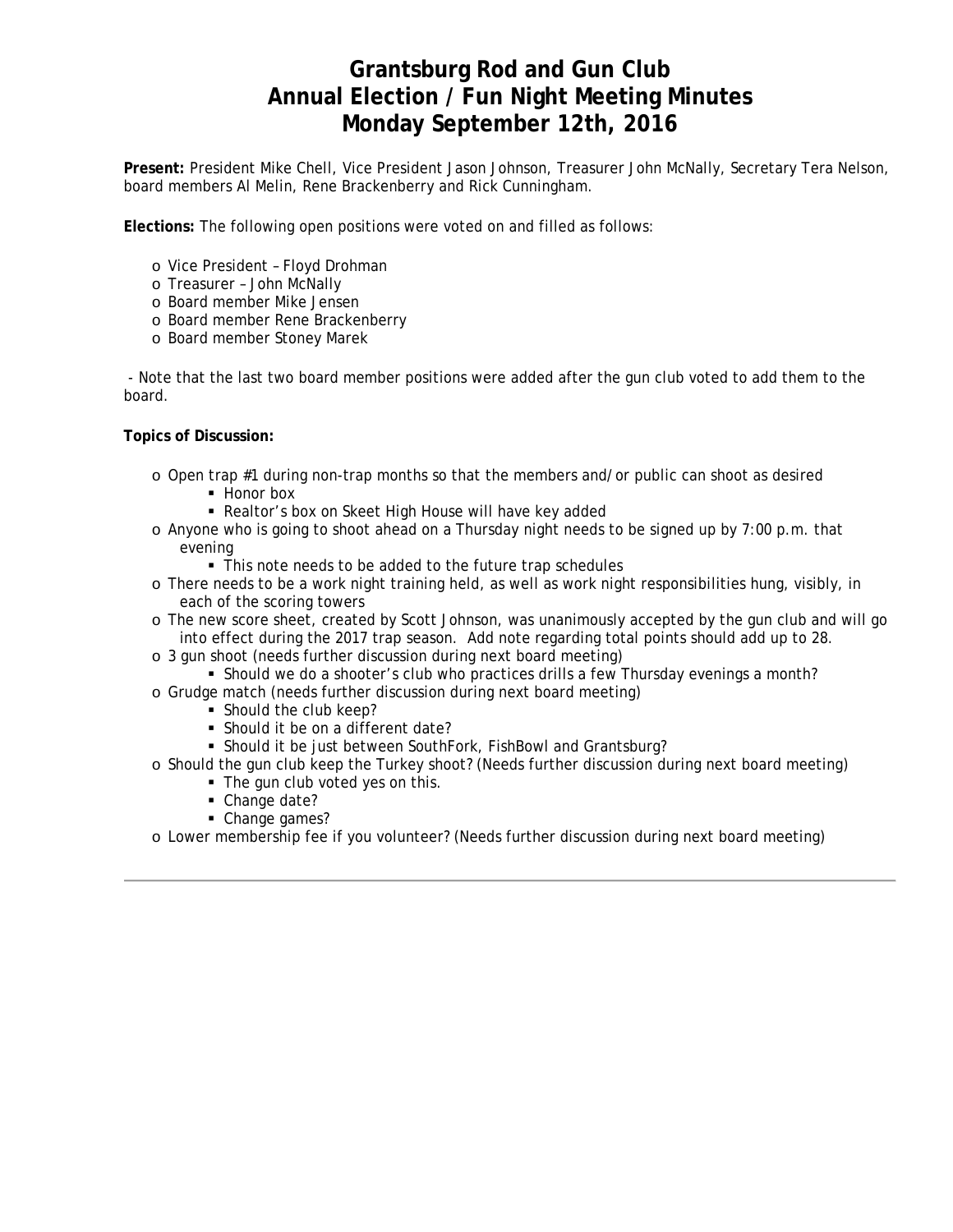# **Grantsburg Rod and Gun Club Meeting Minutes Monday August 30th, 2016**

**Present:** President Mike Chell, Treasurer John McNally, Secretary Tera Nelson, board member Al Melin and Rick Cunningham, guest Joel Johnson.

**Call to Order:** Mike Chell called the meeting to order.

**Secretary's report:** Read and approve last month's meeting minutes. Al made a motion to approve last month's meeting minutes and Rick seconded.

**Treasurer's report:** Current balance and cash report. Tera made a motion to approve the treasurer's report and Al seconded.

**Old Business:**

- o Gravel still needed around rifle and pistol range in order to adjust landscape grade.
- o Code of conduct sign has been put up between between the pistol and rifle ranges.
- o No trespassing signs still need to be hung at the river.

#### **New Business:**

- o Discussion regarding 2016 Scholastic trap league needed during next meeting(s).
- o Discussion regarding future concession changes including inside grill needed during next meeting(s)
- o Makeup shooting for position night will be September 1st, 8th, and 12th
- o Fun night/elections will be Monday, September 12th
	- Discuss, as a group, having a trap house available for shooting year round
	- Discuss, as a group, when open shooting should end
- o The following positions will be up for re-election on fun night: Vice president, Treasurer, and one board member
- o Fall work day is tentatively set for Saturday, October 8th

**Set Next Month's Meeting:** Next meeting will be held on Thursday, September 22nd, at 7:00 p.m., at the gun club.

**Adjourn:** Tera made a motion to adjourn and Al seconded.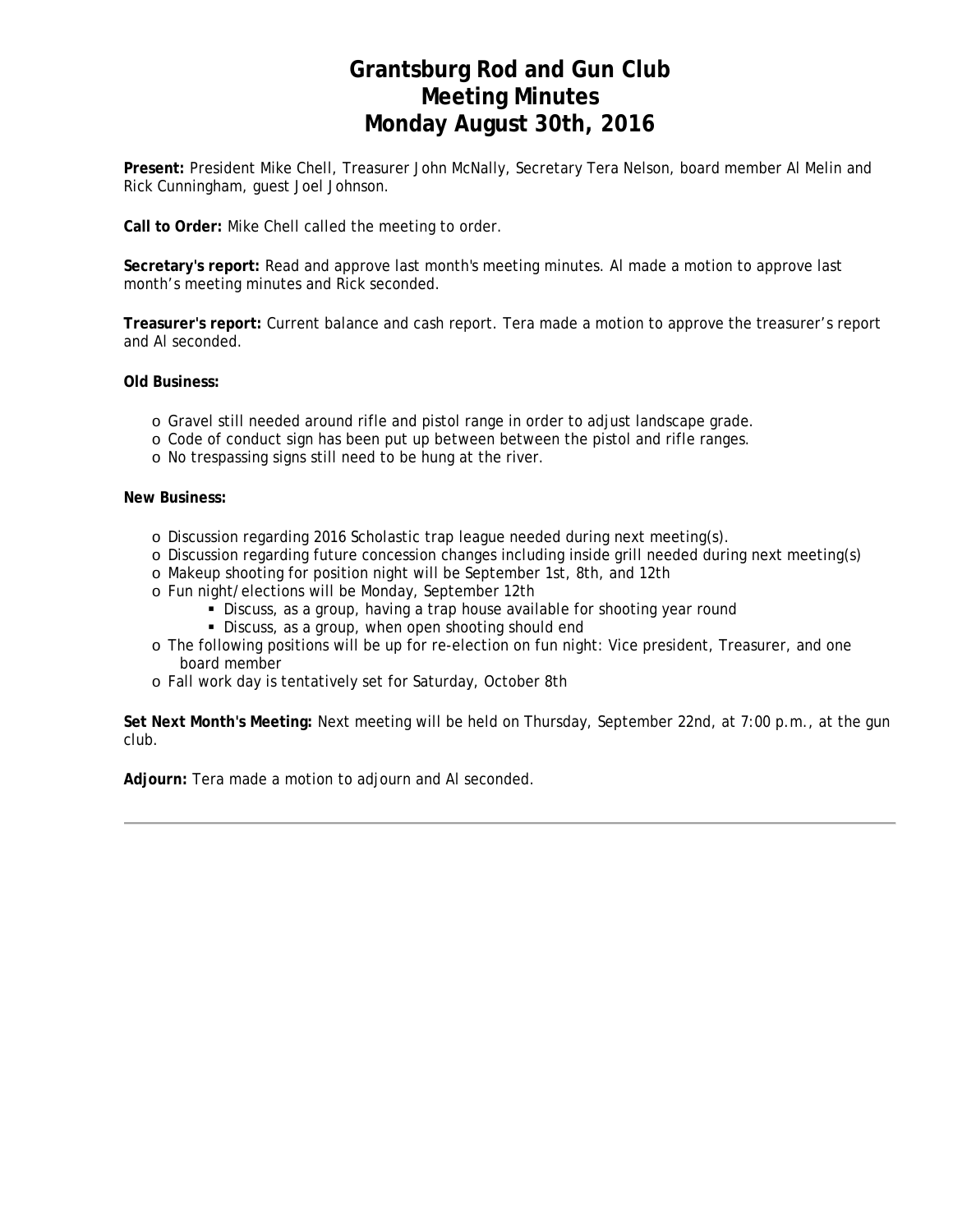# **Grantsburg Rod and Gun Club Meeting Minutes Thursday July 14th, 2016**

**Present:** President Mike Chell, Treasurer John McNally, Secretary Tera Nelson, board member Al Melin, guests Stoney Marek, Kari Green, and Eve Bowman.

**Call to Order:** Mike Chell called the meeting to order.

**Secretary's report:** Read and approve last month's meeting minutes. Al made a motion to approve last month's meeting minutes and Stoney seconded.

**Treasurer's report:** Current balance and cash report. Stoney made a motion to approve the treasurer's report and Al seconded.

**Old Business:**

- o Gravel needed around rifle and pistol range in order to adjust landscape grade.
- o Code of conduct sign needs to be placed; suggested location is between pistol and rifle ranges.
- o No trespassing signs still need to be hung at the river.

**New Business:**

o John proposed that shoot aheads need to be signed up for by 7:00 p.m. on Thursday nights. Al seconded and the board unanimously voted yes.

**Set Next Month's Meeting:** Next meeting will be held on Tuesday, August 30th, at 7:00 p.m., at the gun club.

**Adjourn:** Tera made a motion to adjourn and Al seconded.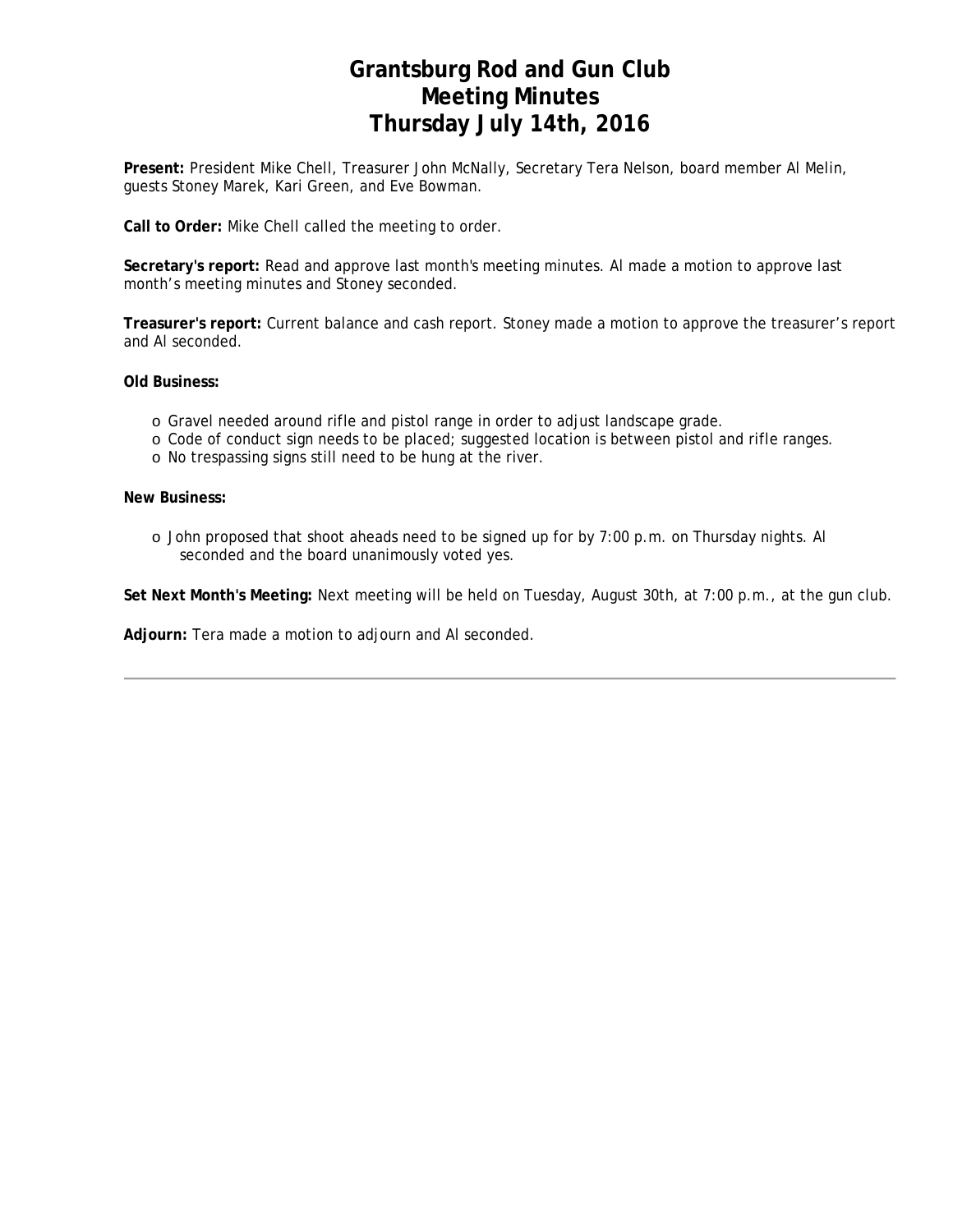# **Grantsburg Rod and Gun Club Meeting Minutes Thursday June 16th, 2016**

**Present:** President Mike Chell, Vice President Jason Johnson, Treasurer John McNally, board member Rick Cunningham, board member Al Melin, guests Floyd Drohman, Stoney Marek, and Joel Johnson.

**Call to Order:** Mike Chell called the meeting to order.

**Secretary's report:** Read and approve last month's meeting minutes. John made a motion to approve last month's meeting minutes and Al seconded.

**Treasurer's report:** Current balance and cash report. Rick made a motion to approve the treasurer's report and Al seconded.

**Old Business:**

- o Gravel needed around rifle and pistol range in order to adjust landscape grade.
- o Code of conduct sign needs to be placed; suggested location is between pistol and rifle ranges. Rick will pick up 12 foot posts.
- o No trespassing signs still need to be hung at the river.
- o Mike and Rick will put in the stand-up freezer for the kitchen.

### **New Business:**

- o Mike proposed putting \$8,000 from the gun club's account into a CD. Rick made a motion to approve it and John seconded.
- o John and Tera will create and fliers for the 100 bird shoot.
- o Rick made a motion to buy weed killer to kill standing weeds and then haul in additional black dirt this fall. Floyd seconded.
- o Jason made a motion to remove the landline from the clubhouse. Tera seconded.
- o Floyd personally purchased the 17 cases of leftover shells for the Scholastic Shooting Team and will keep them for startup next season.

**Set Next Month's Meeting:** Next meeting will be held on Thursday July 14th, at 7:00 p.m., at the gun club.

**Adjourn:**Jason made a motion to adjourn and Rick seconded.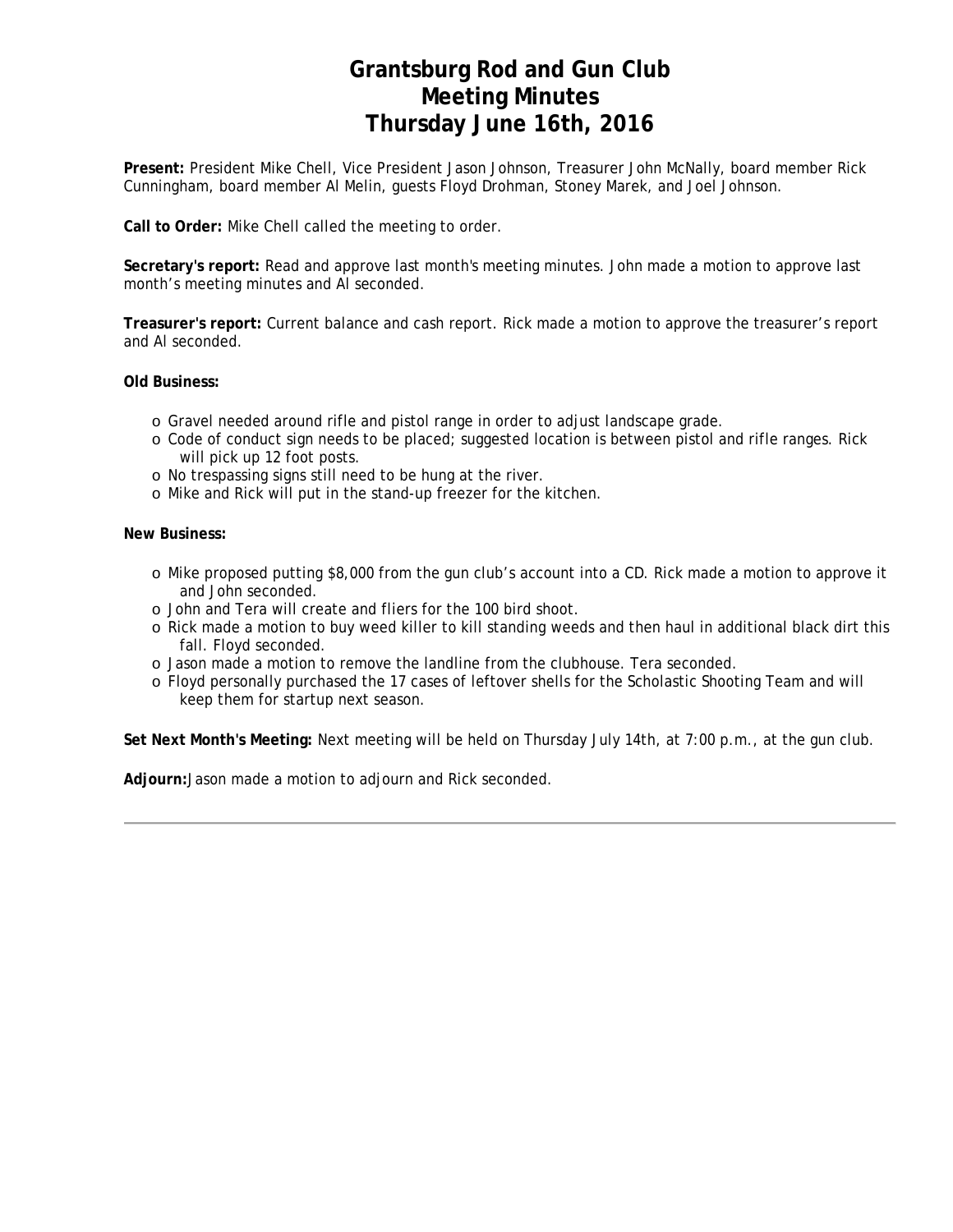## **Grantsburg Rod and Gun Club Meeting Minutes Thursday May 5th, 2016**

**Present:** President Mike Chell, Vice President Jason Johnson, Treasurer John McNally, board member Rick Cunningham, board member Al Melin, board member Rene Brackenberry, guests Floyd Drohman and Stoney Marek.

**Call to Order:** Mike Chell called the meeting to order.

**Secretary's report:** Read and approve last month's meeting minutes. Jason made a motion to approve last month's meeting minutes and Stoney seconded.

**Treasurer's report:** Current balance and cash report. Stoney made a motion to approve the treasurer's report and Rene seconded.

### **Old Business:**

- o Review of servers documents and required licenses. John will get info to Romey at Town of Grantsburg to update servers and license.
- o Gravel needed around rifle and pistol range in order to adjust landscape grade
- o Code of conduct sign needs to be placed; suggested location is between pistol and rifle ranges
- o Work day scheduled for Sunday, May 8th, to spread black dirt and assist with hydroseeding. Workers needed (bring shovels).
- o Aluminum trap roofs have been installed and will be painted on Friday, May 6th Boxes will not be painted.
- o DNR river clean-up day scheduled for June 1st (total club closure-no shooting, volunteers are welcome). No trespassing signs will be hung on this date.
- o John made a motion to remove the Scholastic shells from the kitchen. Floyd will determine where they will be stored instead. All were in favor except Rene and Floyd.

### **New Business:**

- o Floyd proposed billing Scholastic program for additional shells purchased. John will contact John Dickenson to get this moving forward.
- o Rick is donating a stand up freezer for the kitchen. Mike made a motion to install it, Jason seconded. All were in favor.
- o John made a motion to make a check box addition to the membership form for card, payment, etc. Stoney seconded. All were in favor.
- o Hummer has asked the gun club to buy additional raffle tickets for the meat raffles. Jason made a motion to buy the tickets. Rene seconded. All were in favor.
- o Gate hinges need to be switched so that it cannot be lifted off. This will be taken care of on Sunday, May 8th work day.
- o Range rules sign is done and needs to be hung.

**Set Next Month's Meeting:** Next meeting will be held on Thursday June 16th, at 7:00 p.m., at the gun club.

**Adjourn:** Rick made a motion to adjourn and Jason seconded.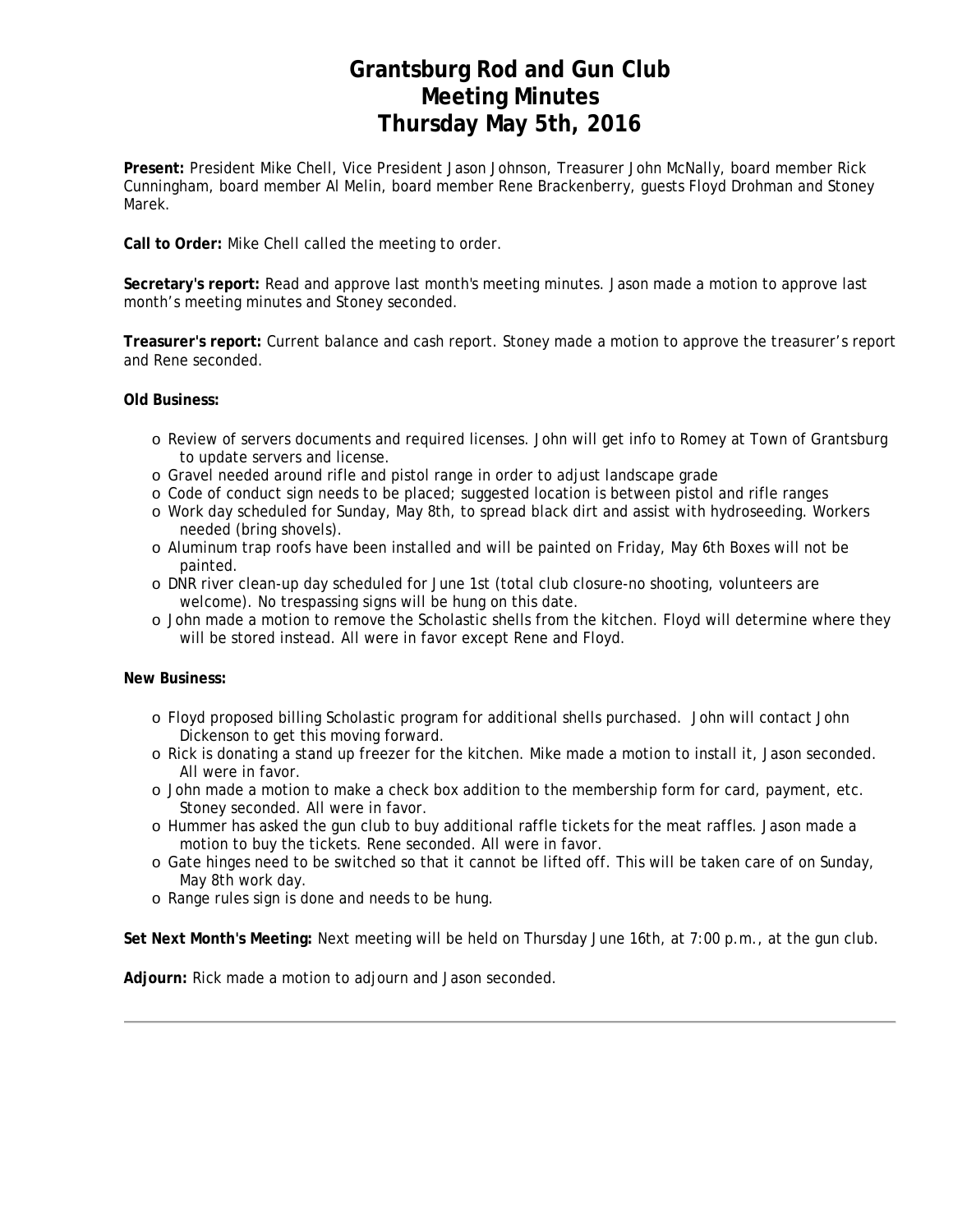# **Grantsburg Rod and Gun Club Meeting Minutes Tuesday April 12th, 2016**

**Present:** President Mike Chell, Treasurer John McNally, board member Rick Cunningham, board member Al Melin, guests Floyd Drohman, Dave Wibben, Bob Paleen, Nathan Mandehr.

**Call to Order:** Mike Chell called the meeting to order.

**Secretary's report:** Read and approve last month's meeting minutes. John made a motion to approve last month's meeting minutes and Alan seconded.

**Treasurer's report:** Current balance and cash report. Stoney made a motion to approve the treasurer's report and Rick seconded.

**Old Business:**

- o Need to choose 8-10 of the more important gun club range rules to have on a sign that members will see every time they enter the various ranges. Encourage input from the three-gun group, as well. (Rick Cunningham will head up this task)
	- Items have been confirmed. Quotes received from TRA Designs and Northland Signs. John motioned to accept Northland Signs design and proposal. Alan seconded. All were in favor.
- o DNR river clean-up day scheduled for June 1st (total club closure-no shooting, volunteers are welcome)
	- 4 No trespassing signs to be installed on each side of the river. (Need to have these ready by June 1st)
	- Rick has ordered signs, Mike has posts. Our club is responsible to install where we see fit.
- o Work day recap:
	- Black dirt that was there is spread. More coming. Seeding to take place later.
	- Code of conduct sign has been defined and approved for construction
	- Adjust landscape grade near rifle range shelter still needs to be done. Gravel needed.
	- Aluminum trap roofs are in process. Concrete tops have been removed. Tops are being adjusted and fastened down
	- Clean clubhouse done
	- Water running in both buildings done
	- Advertise on sign done
	- Rain gutter maintenance getting quotes for new full length gutters
	- Rifle range tin needs to be address/moved due to the noise it's making. 3 Gun group proposal to remove all tin from west end and construct airplane hanger style door on east end. Stoney motioned to accept. Alan seconded. All were in favor

### **New Business:**

- o Floyd proposed purchasing additional shells for Scholastic proposal and bill school program.
- o Discussion about placement of code of conduct sign. Rifle range, pistol range, and centered between all suggestions. Plan to get input from 3-Gun group.
- o Review of servers documents and required licenses. John will get info to Romey at Town of Grantsburg to update servers and license.
- o Need to fix yard light near clubhouse.

**Set Next Month's Meeting:** Next meeting will be held on Thursday May 12th, at 7:00 p.m., at the gun club.

**Adjourn:** Rick made a motion to adjourn and Mike seconded.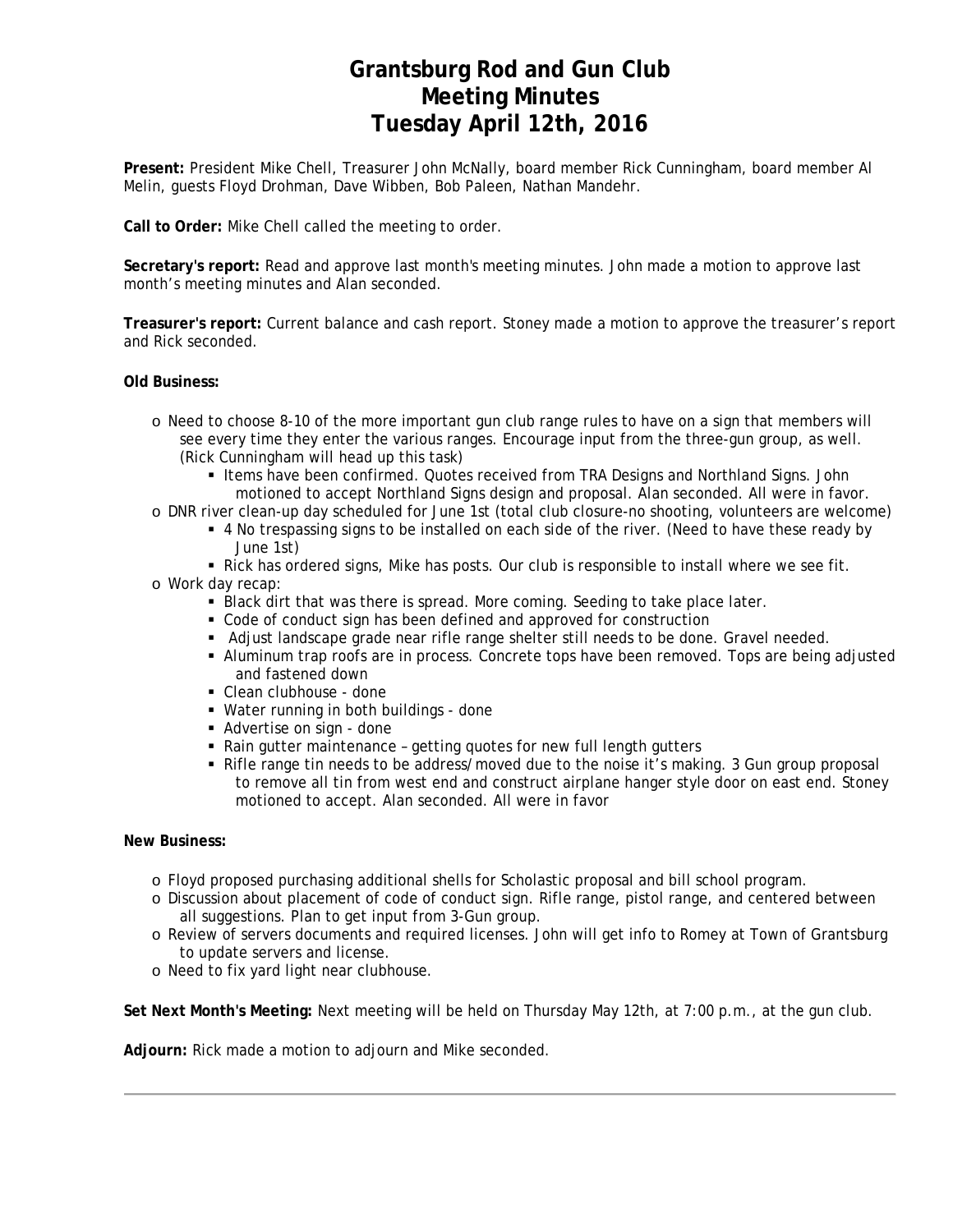# **Grantsburg Rod and Gun Club Meeting Minutes Tuesday March 8th, 2016**

**Present:** President Mike Chell, Secretary Tera Nelson, Treasurer John McNally, board member Rick Cunningham, guests Stoney Marek, Kari Green, and Floyd Drohman

**Call to Order:** Mike Chell called the meeting to order.

**Secretary's report:** Read and approve last month's meeting minutes. John made a motion to approve last month's meeting minutes and Rick seconded.

**Treasurer's report:** Current balance and cash report. Rene made a motion to approve the treasurer's report and Rick seconded.

### **Old Business:**

- o First three-gun shoot date confirmed to be May 14th. Additional tentative dates are June 11th and August 13th
- o Need to choose 8-10 of the more important gun club range rules to have on a sign that members will see every time they enter the various ranges. Encourage input from the three-gun group, as well. (Rick Cunningham will head up this task)
- o High school trap league starts April 3rd, 2016
- o DNR river clean-up day scheduled for June 1st (total club closure-no shooting, volunteers are welcome)
- o 250 yard range back stop has been re-stacked (Thank you goes to Rodney Meyer)
- o Canterbury Release purchase update: Prior vendor is no longer in business so we will be buying from Rocky Mountain instead. All present were in favor.
- o Grill purchase update: Rick Cunningham will head this purchase; price limit is \$400
- o Kari Green will continue with her current kitchen position on Mondays, and will also work Thursday open shoots. If there is a Thursday she cannot attend, volunteers will fill in. Determined the Thursday night concession will be a paid position.

### **New Business:**

- o Discussed Friends of Crex's donation request for their new mess hall. This has been tabled for now.
- o Work day has been scheduled for Saturday, April 2nd. Items include:
	- Spread black dirt and grass seed
	- Code of conduct sign installation (need to define and have made first). Rick Cunningham will lead this
	- Adjust landscape grade near rifle range shelter
	- **Install new aluminum trap roofs**
	- Clean clubhouse
	- Water running in both buildings
	- **Advertise on sign**
	- Rain gutter maintenance
	- Rifle range tin needs to be address/moved due to the noise it's making
	- No trespassing signs on the river (have ready by June 1st)
- o Thursday night trap practice will begin April 14th
- o Monday night trap will begin May 16th (tentative date at this time)
- o Captains' meeting agenda:
	- Team sign up
	- Draw numbers
	- Discussion items:
		- **Questions on current rules**
		- **Opinions on which fields to shoot on**
- o Current shell stock:
	- $-23$  cases of #8, 1 1/8 HDCP
	- 23 cases of  $#7.5$ , 1 1/8 HDCP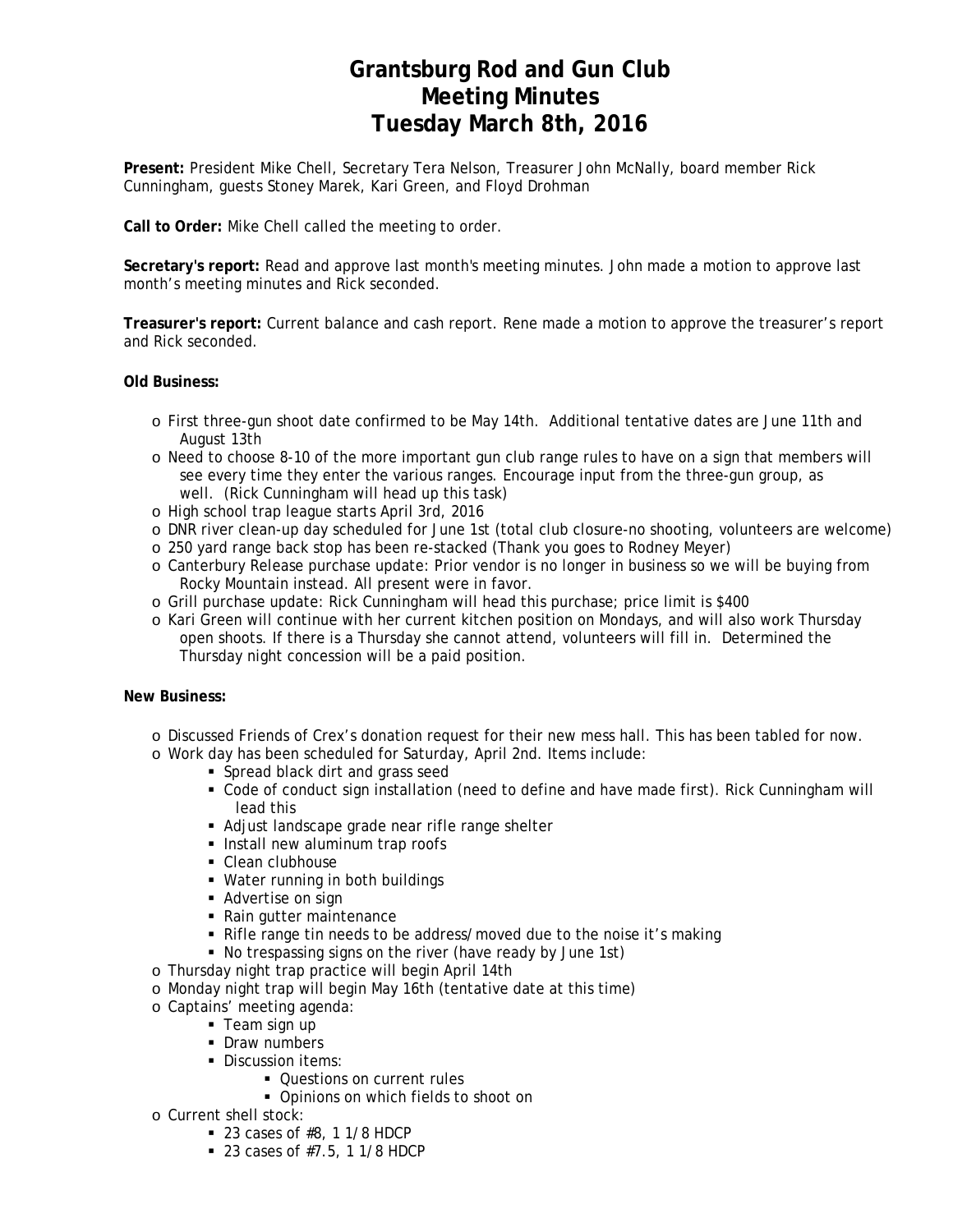- 3 cases of #8, 1 1/8 3DR 1200
- 6 boxes of #8, 1 1/8 1250 Kitchen
- 13 boxes of #7.5, 1 1/8 1250 (in kitchen)
- o Rene will be purchasing shells this month, including the scholastic shells (which club will be reimbursed for at the end of the season)

**Set Next Month's Meeting:** Next meeting will be held on April 12th, at 7:00 p.m., at the gun club.

**Adjourn:** Rene made a motion to adjourn and John seconded.